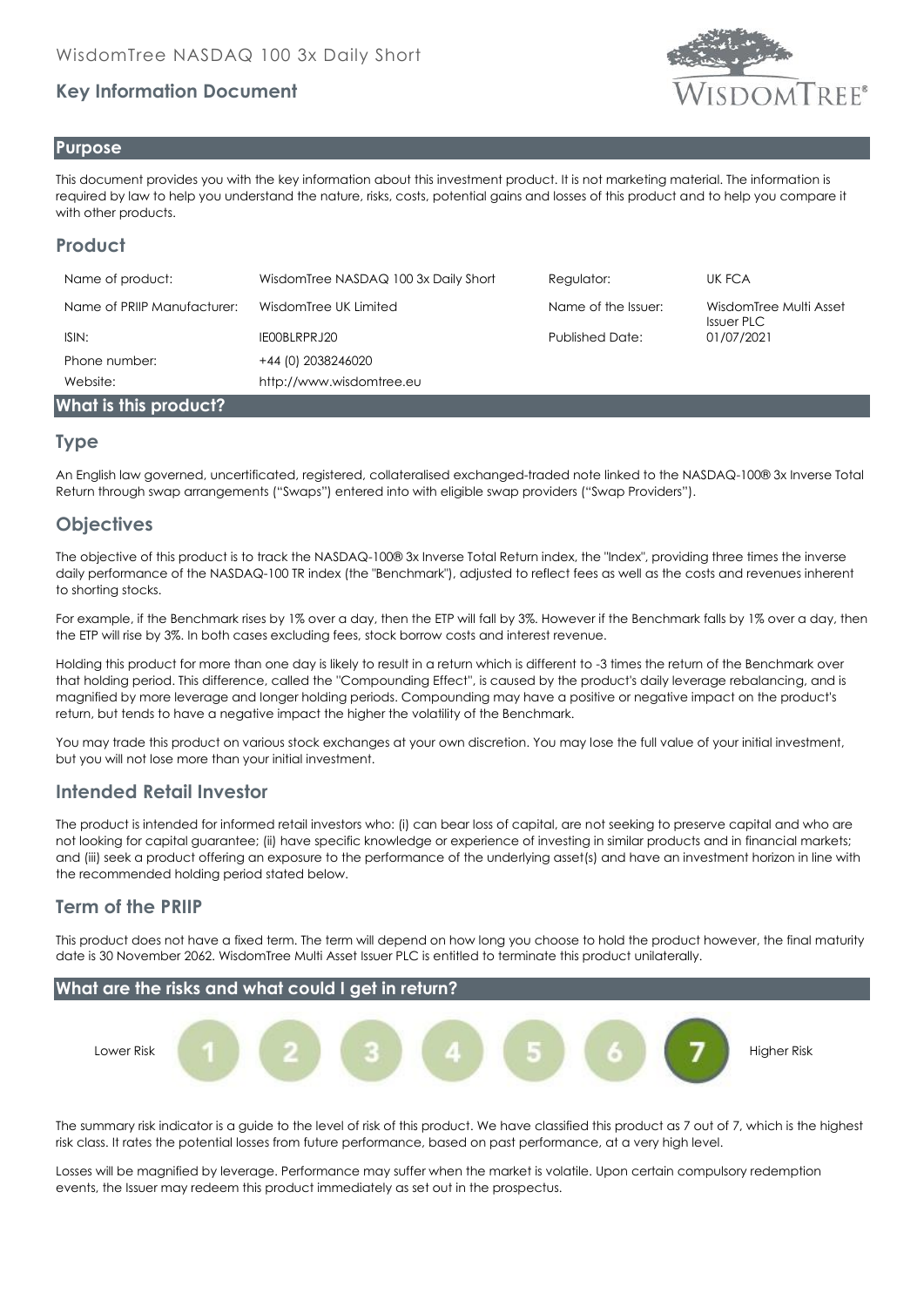

## **Key Information Document**

Be aware of currency risk. If you buy this product in a currency different than the currency of the Benchmark, the final return you will get will depend on the exchange rate between the two currencies. This risk is not considered in the indicator shown above. Upon certain compulsory redemption events, the Issuer may redeem this product immediately as set out in the prospectus.

#### **This product is only intended for investors who understand the risks involved in investing in a product with short and/or leveraged exposure.**

# **Performance Scenarios**

| Investment \$10,000  |                                     |                                          |  |  |
|----------------------|-------------------------------------|------------------------------------------|--|--|
| <b>Scenarios</b>     |                                     | One (1) day (Recommended holding period) |  |  |
| Unfavorable Scenario | What you might get back after costs | \$9,745                                  |  |  |
|                      | Average return (%)                  | $-2.55\%$                                |  |  |
| Moderate Scenario    | What you might get back after costs | \$9,973                                  |  |  |
|                      | Average return (%)                  | $-0.27\%$                                |  |  |
| Favourable Scenario  | What you might get back after costs | \$10,139                                 |  |  |
|                      | Average return (%)                  | .39%                                     |  |  |

The figures shown include all the costs of the product itself, but may not include all the costs that you pay to your advisor or distributor or broker. The figures do not take into account your personal tax situation, which may affect how much you get back.

#### **What happens if WisdomTree Multi Asset Issuer PLC is unable to pay out?**

The product is not protected by the Irish Deposit Guarantee Scheme or any other investor compensation or guarantee scheme. This means that if WisdomTree Multi Asset Issuer PLC is unable to pay out, you may lose all of your investment. Since the ability of WisdomTree Multi Asset Issuer PLC to pay out depends on receiving the amounts due under the product from the Swap Providers under the Swaps, it receives from the Swap Providers daily assets as collateral (the "Collateral") for such obligations with a value equal to or in excess of the value of the daily price of the product. If the Swap Providers are unable to pay WisdomTree Multi Asset Issuer PLC, its ability to pay out will be limited to the amounts realised from the Collateral, as further explained in the Prospectus.

The Reduction in Yield ("RIY") shows what impact the total costs you pay will have on the investment return you might get. The total costs take into account one-off, ongoing and incidental costs. The amounts shown here are cumulative costs of the product itself over the recomended holding period. The figures assume you invest \$10,000. The figures are estimates and may change in the future.

#### **What are the costs?**

#### **Costs over time**

| Investment \$10,000                                                                                                                        | If you cash in after One (1) day |  |  |
|--------------------------------------------------------------------------------------------------------------------------------------------|----------------------------------|--|--|
| Total costs                                                                                                                                | \$0.64                           |  |  |
| Impact on return (RIY)                                                                                                                     |                                  |  |  |
| The person selling you or advising you about this product may charge you other costs. If so, this person will provide you with information |                                  |  |  |

The person selling you or advising you about this product may charge you other costs. If so, this person will provide you with information about these costs, and show you the impact that all costs will have on your investment over time.

### **Composition of Costs**

The table below shows:

- the impact of the different types of costs on the investment return you might get at the end of the recommended holding period
- the meaning of the different cost categories

| This table shows the impact on return per year |                             |          |                                                 |  |  |
|------------------------------------------------|-----------------------------|----------|-------------------------------------------------|--|--|
| One-off costs                                  | Entry costs                 | 0.00%    | The impact of the costs you pay when            |  |  |
|                                                |                             |          | entering your investment.                       |  |  |
|                                                | Exit costs                  | $0.00\%$ | The impact of the costs of exiting your         |  |  |
|                                                |                             |          | investment when it matures.                     |  |  |
| Ongoing costs                                  | Portfolio transaction costs | 0.80%    | The impact of the costs of us buying and        |  |  |
|                                                |                             |          | selling underlying investments for the product. |  |  |
|                                                | Other ongoing costs         | 0.80%    | The impact of the costs that we take each       |  |  |
|                                                |                             |          | year for managing your investments.             |  |  |
| Incidental costs                               | Performance fees            | $0.00\%$ | The impact of the performance fee.              |  |  |